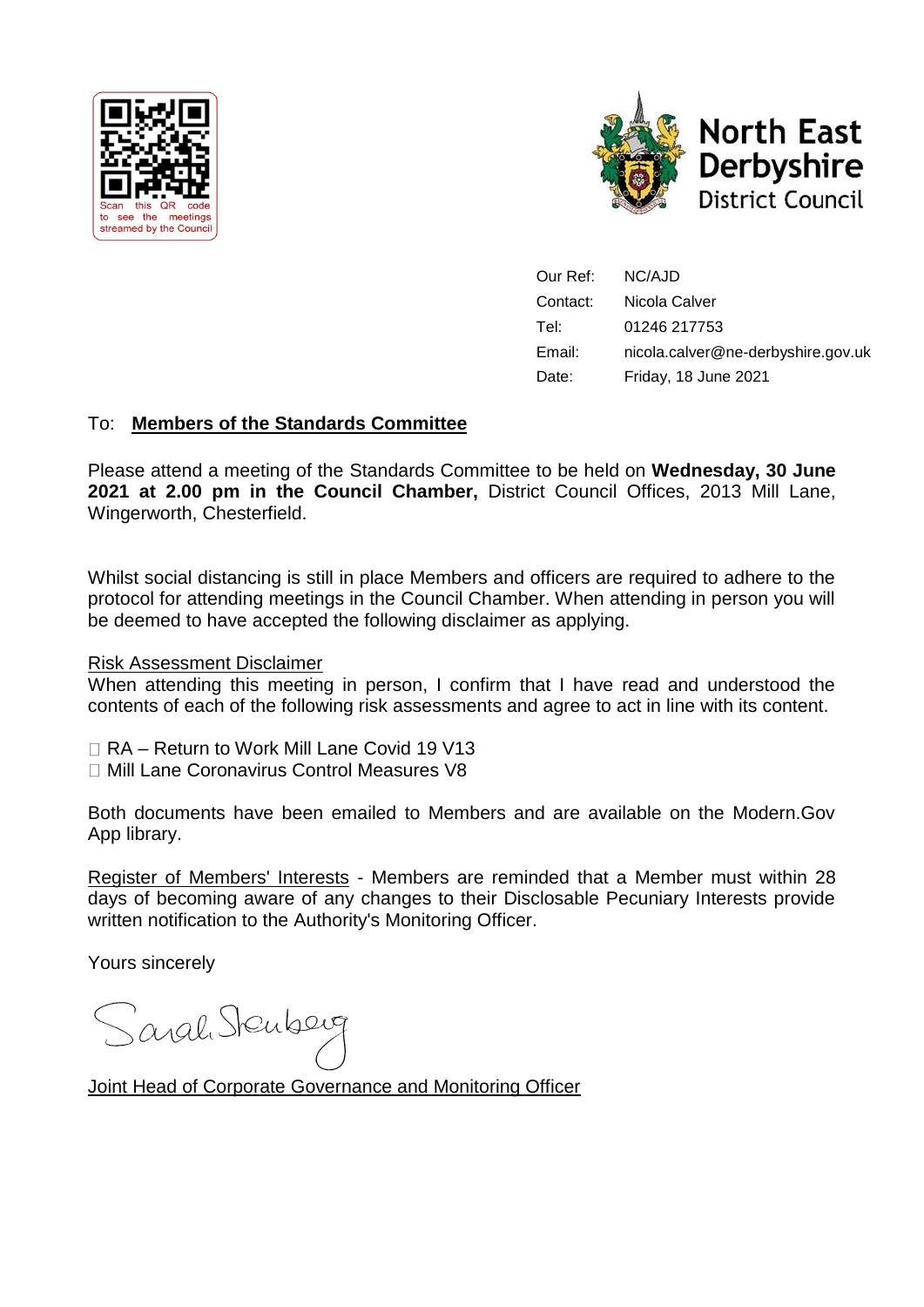# **Members of the Committee**

Councillor P Antcliff Councillor W Armitage - (Chair) Councillor D Hancock Councillor P R Kerry Councillor H Liggett - (Vice Chair) Councillor K Rouse Councillor D Ruff Councillor R Welton

P Coleman – Parish Council Representative D Skinner – Parish Council Representative

**For further information about this meeting please contact: Nicola Calver 01246 217753**

# **A G E N D A**

#### **1 Apologies for Absence**

#### **2 Declarations of Interest**

Members are requested to declare the existence and nature of any disclosable pecuniary interests and/or other interests, not already on their register of interests, in any item in the agenda and withdraw from the meeting at the appropriate time.

#### **3 Minutes of Last Meeting** (Pages 4 - 6)

To approve as a correct record and the Chair to sign the Minutes of the Standards Committee held on 24 February 2021.

## **4 Draft New Code of Conduct for Councillors** (Pages 7 - 31)

Report of the Monitoring Officer

## **5 Review of the Constitution - Part 1** (Pages 32 - 35)

Please note the Appendix for this item is **TO FOLLOW**

#### **6 Complaints Update**

To receive a verbal update from the Monitoring Officer on the number of complaints against Parish and District Councillors.